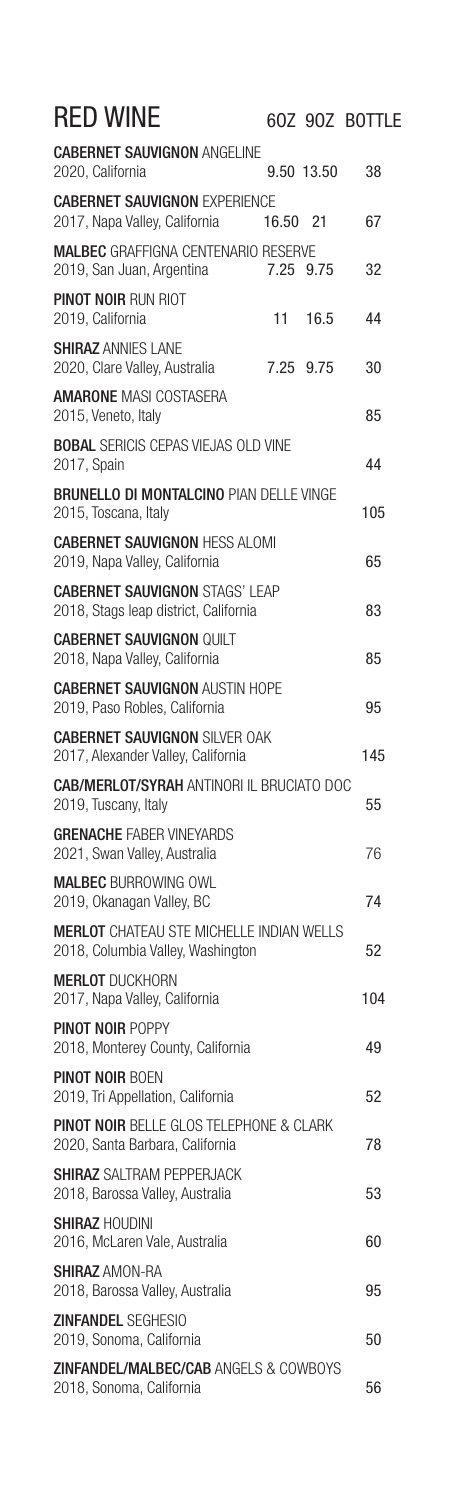| WHITE WINE                                                                     |         |            | 60Z 90Z BOTTLE |
|--------------------------------------------------------------------------------|---------|------------|----------------|
| <b>CHARDONNAY STERLING</b><br>2017, California                                 | 7.50 10 |            | 34             |
| <b>PINOT GRIGIO BENVOLIO</b><br>2020, Italy                                    | 7.50 10 |            | 34             |
| <b>ROSÉ CHATEAU ST. JEAN</b><br>2019, California                               |         | 9.5 13.5   | 38             |
| <b>SAUVIGNON BLANC CATALINA SOUNDS</b><br>2021, Marlborough, New Zealand       |         | 9.50 13.50 | 38             |
| <b>CHARDONNAY WENTE MORNING FOG</b><br>2020, Livermore Valley, California      |         |            | 43             |
| <b>CHARDONNAY QUILT</b><br>2020, Napa Valley, California                       |         |            | 65             |
| <b>CHARDONNAY CHECKMATE</b><br>2015, Okanagan Valley, Canada                   |         |            | 119            |
| <b>CHASSELAS BLANC PINOT GRIS QUAILS GATE</b><br>2021, Okanagan Valley, Canada |         |            | 41             |
| <b>CHENIN BLANC FABER</b><br>2021, Swan Valley, Australia                      |         |            | 64             |
| <b>PINOT GRIGIO PALADIN</b><br>Italy                                           |         |            | 38             |
| <b>RIESLING CHATEAU STE MICHELLE</b><br>2020, Columbia Valley, Washington      |         |            | 34             |
| <b>ROSÉ MIRABEAU PROVENCAL</b><br>2020, Cotignac, France                       |         |            | 38             |
| <b>ROSÉ MISSION HILL ESTATE SERIES</b><br>2020, Okanagan Valley, BC            |         |            | 41             |
| <b>SAUVIGNON BLANC DECOY</b><br>2019, Sonoma California                        |         |            | 46             |
| <b>SAUVIGNON BLANC BURROWING OWL</b><br>2020, Okanagan Valley, Canada          |         |            | 51             |
| <b>VIOGNIER BLASTED CHURCH</b><br>2020, Okanagan Valley, BC                    |         |            | 51             |
| <b>SPARKLING WINE</b>                                                          |         |            |                |
| <b>PROSECCO MIONETTO</b><br>Veneto, Italy 200mL                                |         |            | 14             |
| <b>CAVA SEGURA VIUDAS RESERVA HEREDAD BRUT</b><br>Cava, Spain                  |         |            | 61             |
| <b>CHAMPAGNE DRAPPIER CARTE D'OR</b><br>Champagne, France                      |         |            | 95             |
| <b>LAMBRUSCO PALTRINIERI SOLCO DELL EMILIA</b><br>Italy                        |         |            | 39             |
| <b>ROSÉ LA TORDERA GABRY SPARKLING</b><br>Veneto, Italy                        |         |            | 44             |
| PROSECCO MIONETTO<br>Veneto, Italy 750mL                                       |         |            | 44             |